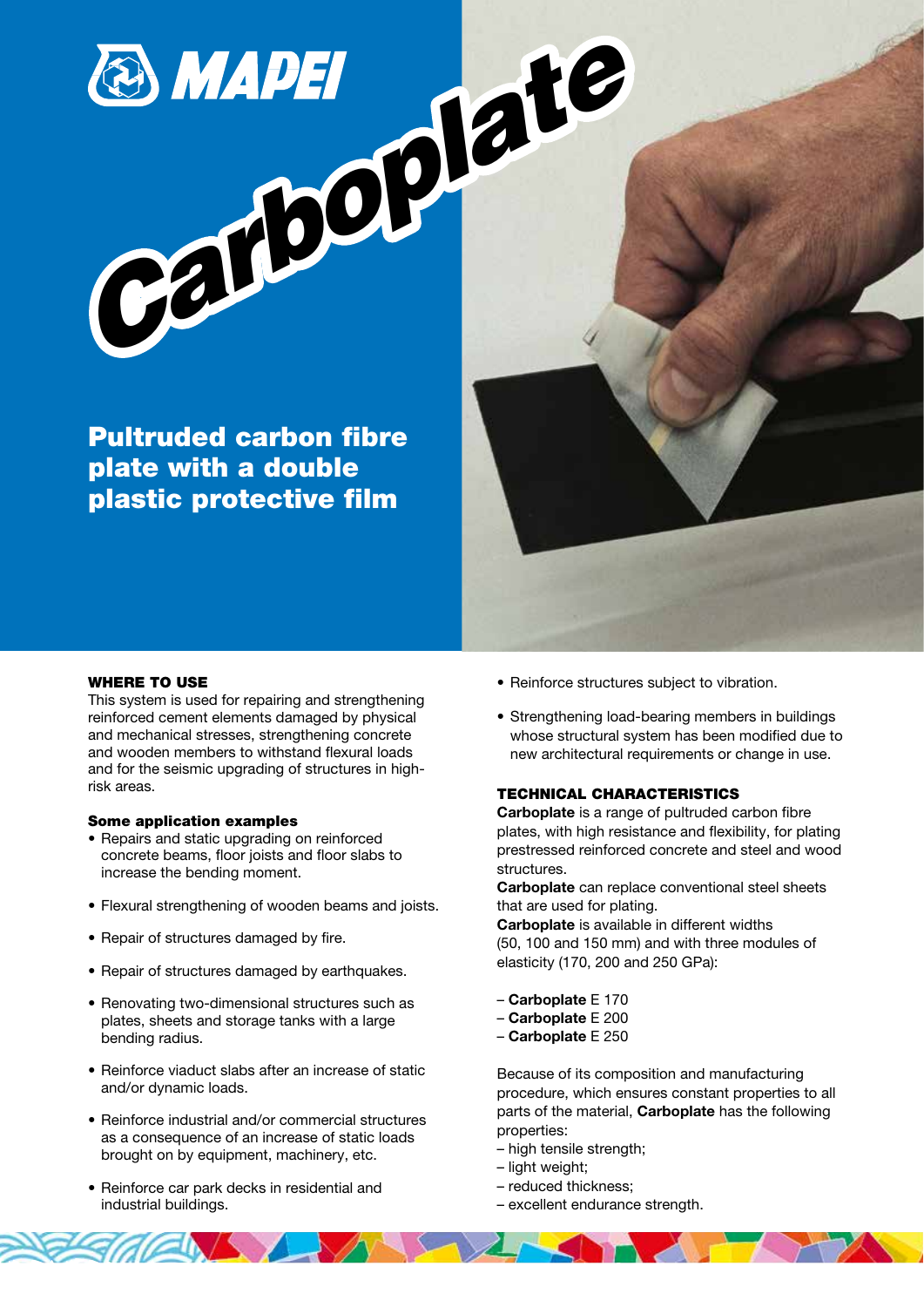



A view of the bridge during reparation work



Fixing Carboplate in especially created areas on the substrate



A bridge-deck reinforced with **Carboplate** 

# TECHNICAL DATA (typical values)

| <b>PRODUCT IDENTITY</b> |                               |
|-------------------------|-------------------------------|
| Matrix:                 | epoxy resin                   |
| <b>Reinforcement:</b>   | high resistance carbon fibres |
| Colour:                 | black                         |

PRODUCT PROPERTIES

|                                       | Carboplate<br>E 170  | Carboplate<br>E 200  | Carboplate<br>E 250  |
|---------------------------------------|----------------------|----------------------|----------------------|
| Density $(g/cm3)$ :                   | 1.61                 | 1.56                 | 1.61                 |
| Fibre content (%):                    | 68                   | 68                   | 65                   |
| Thickness (mm):                       | 1.4                  | 1.4                  | 1.4                  |
| Width (mm):                           | 100<br>50<br>150     | 100<br>150<br>50     | 100<br>50<br>150     |
| Resistant section (mm <sup>2</sup> ): | 140<br>210<br>70     | 140<br>210<br>70     | 140<br>210<br>70     |
| Weight (g/m):                         | 113 225 338          | 218<br>328<br>109    | 113<br>225<br>338    |
| <b>FINAL PERFORMANCE</b>              |                      |                      |                      |
| Tensile strength (MPa):               | $\geq 3,100$         | 3,300                | 2,500                |
| <b>Modulus of elasticity (GPa):</b>   | 170                  | 200                  | 250                  |
| Ultimate elongation (%):              | $\overline{2}$       | 1.4                  | 0.9                  |
| Shearing strength (MPa):              | 77                   | 70                   | 79                   |
| Coefficient of expansion (m/m/°C):    | $0.6 \times 10^{-6}$ | $0.8 \times 10^{-6}$ | $0.4 \times 10^{-6}$ |

## ADVANTAGES

Unlike work based on conventional methods, the Carboplate range of products, due to their extreme light weight, can be used without the need of special machinery or equipment and in a very short time, often without downtime of the structure. Unlike the plating method using metal plates (béton plaqué method), Carboplate does not need temporary reinforcements during placing and removes all risks of corrosion of the applied reinforcement. Unlike the plating method using impregnated fabric on the job-site, Carboplate can be applied quickly and the full success of the operation depends less on the operator's ability. Because of its degree of flexibility, Carboplate can be used to line cylindrical structures (basins, storage bins, holding tanks, etc.) with a bending radius greater than  $3 \text{ m}$ .

### RECOMMENDATIONS

- Before bonding, make sure that the concrete substrate has a tensile strength  $> 1.5$  MPa.
- Do not use Carboplate on un-cured concrete.

• On particularly porous surfaces or on concrete placed in environments with a high R.H. (underpasses, basements, etc.), apply MapeWrap Primer 1 to prime these surfaces before bonding Carboplate (refer to the relevant technical data sheet for the preparation and application of the product). The following application of epoxy adhesives MapeWrap 11 or MapeWrap 12 or Adesilex PG1 or Adesilex PG2 must be carried out while MapeWrap Primer 1 is still "fresh".

### APPLICATION PROCEDURE Prepation of the concrete substrate

The surface on which **Carboplate** has to be bonded must be perfectly clean, dry, mechanically strong and smooth (the roughness must not be higher than 1 mm). All traces of form-release agents, varnishes, paints and cement laitance must be removed from the substrate by sandblasting.

If the concrete has deteriorated in depth, remove the damaged parts manually or mechanically or by hidro-scarifying pneumatic bush hammering. Remove all traces of rust from metal reinforcement rods and protect with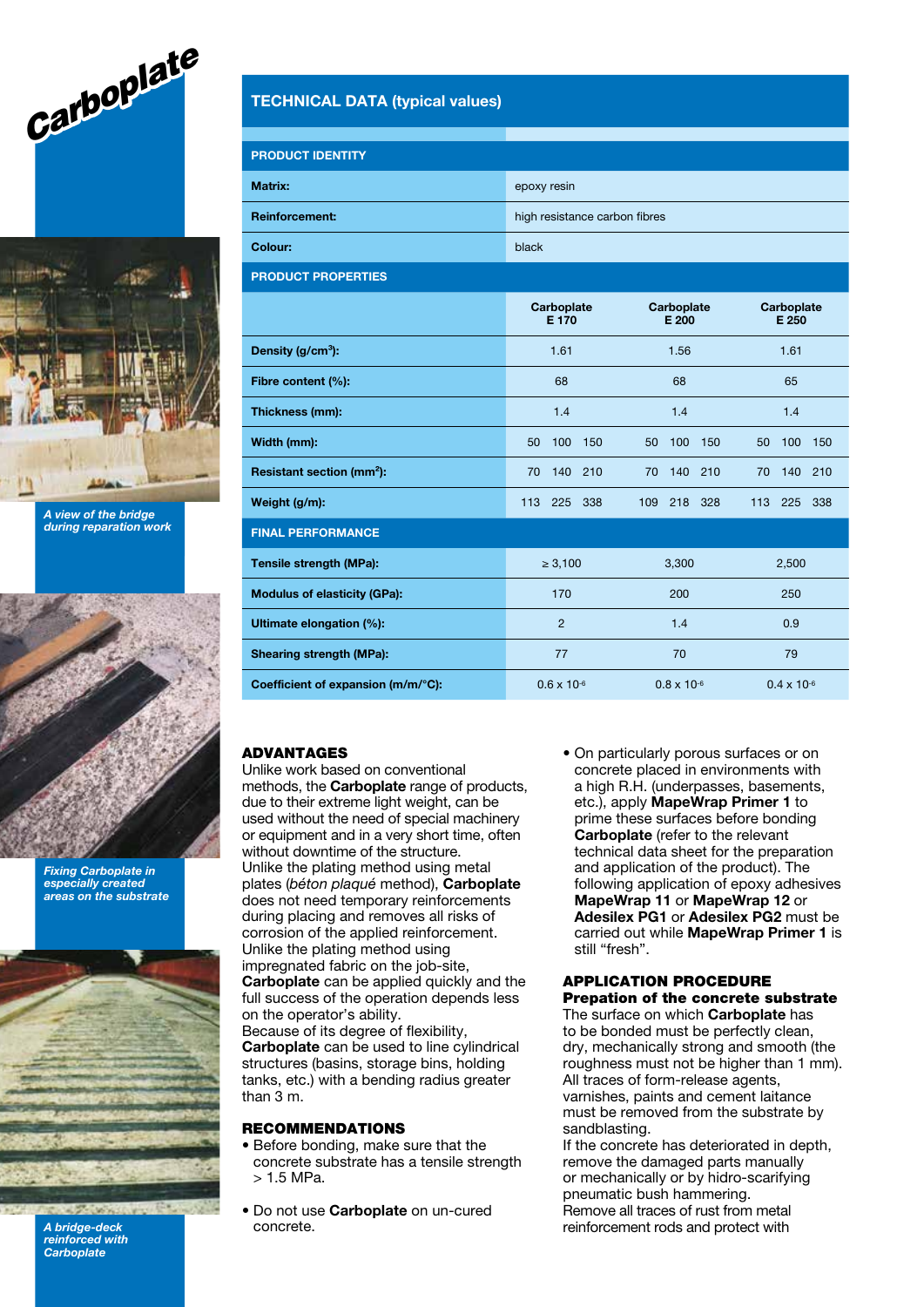Mapefer, a two-component corrosioninhibiting cement mortar or Mapefer 1K, one-component, corrosion-inhibiting cement mortar (follow application methods described in the relevant technical data sheet). Repair the concrete surfaces with products from the **Mapegrout** range.

Wait at least three weeks before applying Carboplate.

If reinforcement must be carried out immediately, use epoxy mortars such as Adesilex PG1 or Adesilex PG2 to repair the deteriorated concrete.

## Products to use for bonding

In temperatures between +5°C and +20°C, use MapeWrap 11 or Adesilex PG1. MapeWrap 12 or Adesilex PG2 should be used in temperatures higher than +20°C because of the longer pot life.

### Preparing MapeWrap 11 or MapeWrap 12 or Adesilex PG1 and Adesilex PG2

Mix together the two components that make up MapeWrap 11 or MapeWrap 12 or Adesilex PG1 and Adesilex PG2. Pour component B into component A and

mix with a drill fitted with a stirrer until the mix is perfectly smooth and even (the same colour grey throughout).

Each component is supplied in pre-dosed quantities. Do not use partial quantities otherwise mixing errors may occur and the system may not harden correctly.

## Bonding Carboplate

- Carboplate is supplied in rolls that must be cut on site according to the desired length with an electric saw fitted with a diamond blade.
- Furthermore, during its manufacturing, the sides of **Carboplate** are protected by a plastic sheet. This material protects the plate from dirt while cutting.
- Before bonding, this sheet must be removed from **Carboplate**, that will be placed in contact with the chosen epoxy adhesive.
- Prime the surface that needs to be reinforced with MapeWrap Primer 1 (particularly porous surfaces or on concrete placed in environments with a high R.H.).
- Apply a uniform 1-1.5 mm thick layer of Adesilex PG1 or Adesilex PG2 (in relation to the temperature) with a flat trowel over Carboplate on the side where the protective sheet has been removed.
- Apply a layer of MapeWrap 11 or MapeWrap 12 or Adesilex PG1 or Adesilex PG2 also on the substrate (that must be clean and dry) that will receive the plate. The application of the adhesive layer must be carried out while MapeWrap Primer 1 is still "fresh".
- Install **Carboplate** applying a constant pressure over the whole surface. Use a stiff rubber roller and remove the excess resin with a trowel paying attention not to move the plate.
- For plating curved structures, it is necessary to use clamps or supports to hold the plates in place until the resin has completely hardened (usually 24 hours before removing the temporary supports).
- If more lavers of Carboplate are necessary, remove the second plastic film from the already installed plate once MapeWrap 11 or MapeWrap 12 or Adesilex PG1 or Adesilex PG2 has set. before installing the next plate.

The surface plated with **Carboplate** can be protected with Mapelastic, Elastocolor or with a fire resistant paint. The protection coat can be applied 24 hours after the installation of the plates.

## PRECAUTIONS TO TAKE DURING AND AFTER APPLICATION

- During application the temperature must not be below +5°C and the structure must be protected from rain and dust brought by wind.
- Maintain the treated surfaces at a temperature higher than +5°C after work has been carried.
- Protect the surface from rain for at least 24 hours. If the minimum temperature does not go below +15°C, or for at least 3 days if the temperature should be lower.

## SAFETY INSTRUCTIONS FOR PREPARATION AND INSTALLATION

It is absolutely essential that users wear waterproof rubber gloves, protective goggles and clothing while preparing and installing the carbo-plate and epoxy systems (MapeWrap 11 or MapeWrap 12 or Adesilex PG1 or Adesilex PG2). Avoid contact with the eyes and skin. In case of contact with the skin, wash with

water and soap. If the product comes in contact with the eyes, wash with plenty of water and sek medical attention. When the product is applied in a closed environment, provide good ventilation. For further information carefully read the safety data sheets of the products.

## Cleaning

Due to the high bonding strength of MapeWrap 11 or MapeWrap 12 or Adesilex PG1 and Adesilex PG2 on metal, it is recommended to clean tools with solvents (ethyl alcohol, toluene etc.) before the product drys.

## PACKAGING

Carton boxes each containing a 25 m roll.



Carboplate covered with Mapegrout BM



primer



The repaired bridge-deck